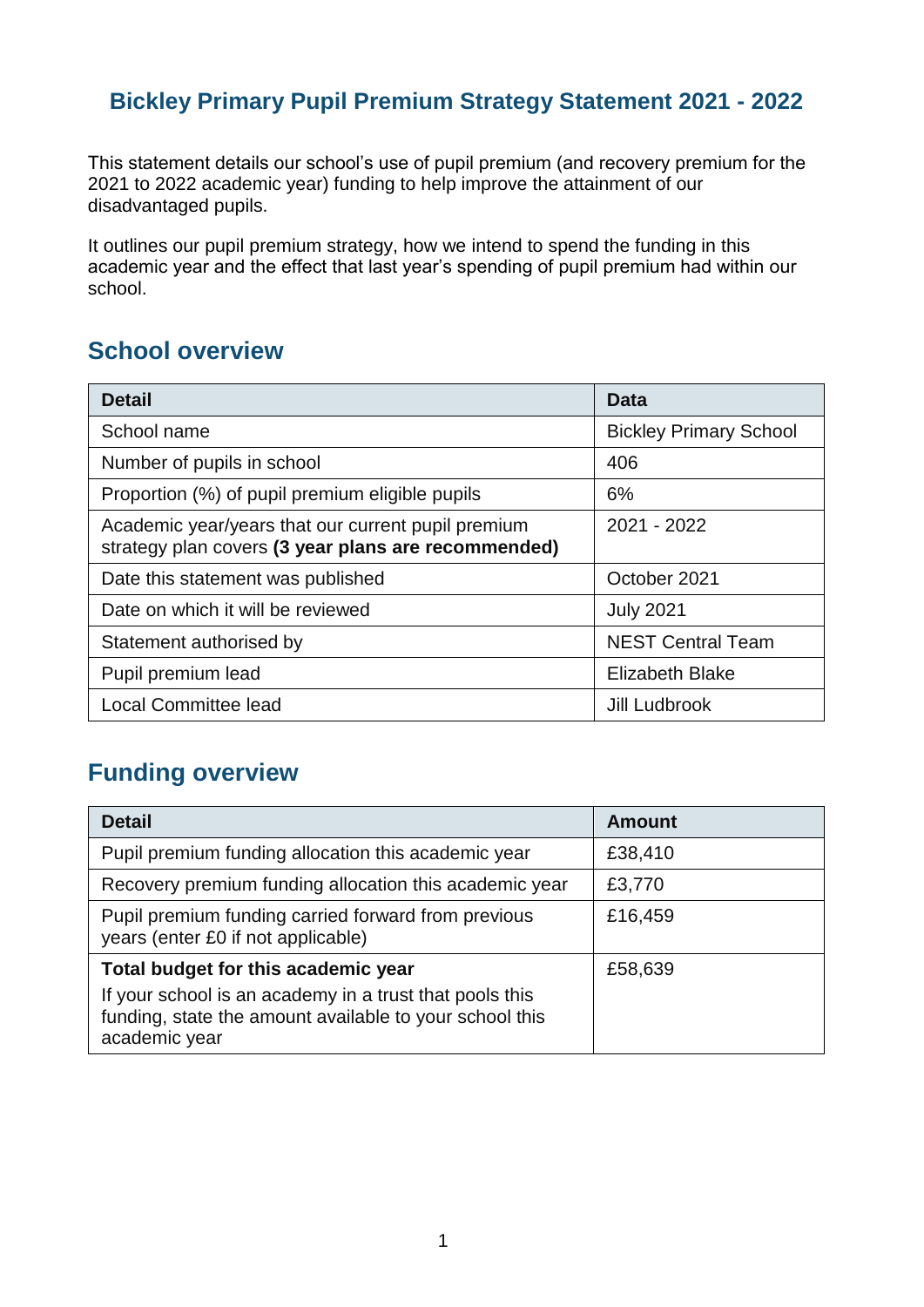# **Part A: Pupil premium strategy plan**

## **Statement of intent**

All staff must have the highest expectations of all pupils, irrespective of background or barriers to learning. We believe that our disadvantaged pupils do not lack ability, but that they may sometimes lack opportunities that others may have. Our objectives are to:

- Ensure that disadvantaged pupils make good levels of progress and that the attainment gap between disadvantaged and non-disadvantaged pupils lessens year on year
- Support all families to ensure that attendance is good
- Understand the specific needs of all our disadvantaged pupils by carrying out detailed and accurate assessment
- Develop positive and supportive relationships with our families as soon as their children start school to ensure parents feel motivated to support their children, who in turn feel motivated to learn
- Address the specific needs as part of quality first teaching, as well as in bespoke interventions and additional teaching
- Ensure good social and emotional health for all children
- Focus on the impact of disadvantage as soon as children start school, by addressing inequalities in vocabulary and language comprehension and by encouraging the enjoyment of reading
- Improve levels of self-regulated learning in all pupils, by focusing on metacognition
- Ensure equality of opportunity as far as is possible in our role as educators

# **Challenges**

This details the key challenges to achievement that we have identified among our disadvantaged pupils.

| <b>Challenge</b><br>number | <b>Detail of challenge</b>                                                                     |
|----------------------------|------------------------------------------------------------------------------------------------|
|                            | Understanding and addressing the individual and specific needs of all<br>disadvantaged pupils  |
|                            | Ensuring all pupils feel safe, healthy, happy, nurtured, motivated, successful<br>and included |
|                            | Vocabulary gap between children on entry to school                                             |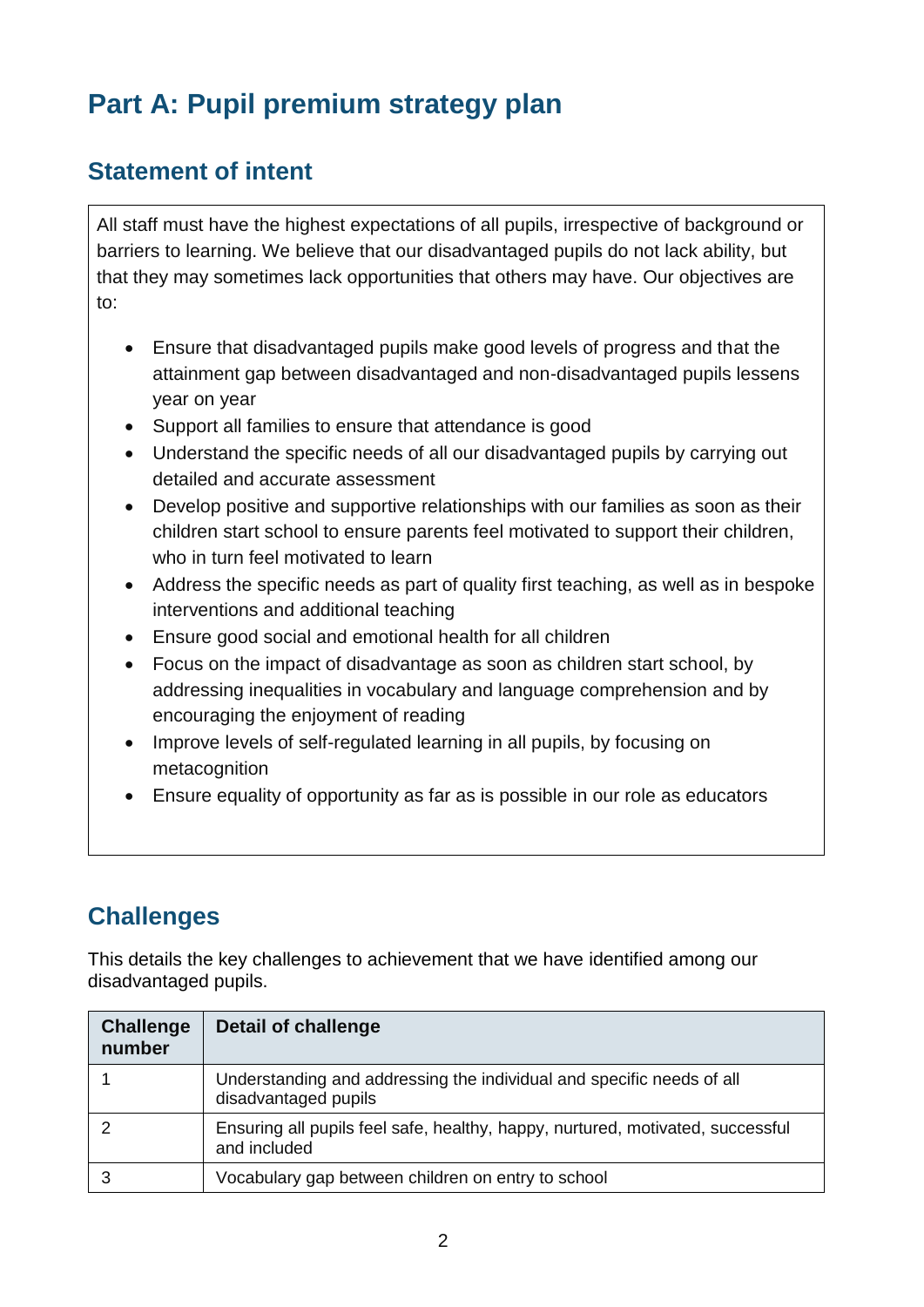| Low levels of reading and language comprehension                                     |
|--------------------------------------------------------------------------------------|
| Use of accurate and increasingly sophisticated sentence structure in written<br>work |
| The need for pupils to become more self-regulated learners                           |
| Lack of equality of opportunity                                                      |

### **Intended outcomes**

This explains the outcomes we are aiming for **by the end of our current strategy plan**, and how we will measure whether they have been achieved.

| <b>Intended outcome</b>                                                                                                                         | <b>Success criteria</b>                                                                                                                                                                                                                                                                       |
|-------------------------------------------------------------------------------------------------------------------------------------------------|-----------------------------------------------------------------------------------------------------------------------------------------------------------------------------------------------------------------------------------------------------------------------------------------------|
| All disadvantaged pupils make good<br>progress in reading, writing and maths.                                                                   | -All disadvantaged pupils make at least 3<br>points progress in reading, writing and<br>maths<br>-The progress of disadvantaged pupils is at<br>least the same as the progress of non-<br>disadvantaged pupils<br>-All KS2 pupils have an embedded<br>understanding of what a sentence is and |
|                                                                                                                                                 | their increasingly sophisticated and accurate<br>use of grammar reflects this                                                                                                                                                                                                                 |
| All class teachers have a detailed<br>understanding of the needs of every<br>disadvantaged pupil in their class and plan<br>how to address them | -A range of assessments are used from the<br>time pupils join the school, including<br>Baseline assessment, vocabulary<br>assessment, phonics assessment, speech<br>and language assessment, social and<br>emotional assessment, etc, which all inform<br>QFT                                 |
|                                                                                                                                                 | -Dyslexia screening tests are carried out on<br>pupils as appropriate to identify specific<br>language difficulties and a programme of<br>support is put in place                                                                                                                             |
|                                                                                                                                                 | -Termly reading, writing and maths<br>assessments inform teaching                                                                                                                                                                                                                             |
|                                                                                                                                                 | -Social and emotional needs are addressed<br>in class, by social interaction groups or by 1-<br>2-1 sessions with the FLO                                                                                                                                                                     |
| Vocabulary gaps are identified and closed                                                                                                       | -2 HLTAs read with PP pupils twice a week<br>and introduce and explain new vocabulary<br>as part of the session, impacting on pupils'<br>use of wider vocabulary                                                                                                                              |
|                                                                                                                                                 | -Pre-teaching by the TA ensures that new<br>vocabulary is introduced and explained<br>before the lesson to improve access and<br>motivation                                                                                                                                                   |
| Attainment and progress in reading increases<br>and children become more motivated to read<br>for pleasure                                      | -HLTAs and parent volunteers read with PP<br>pupils every week, including sharing a<br>quality picture book with them                                                                                                                                                                         |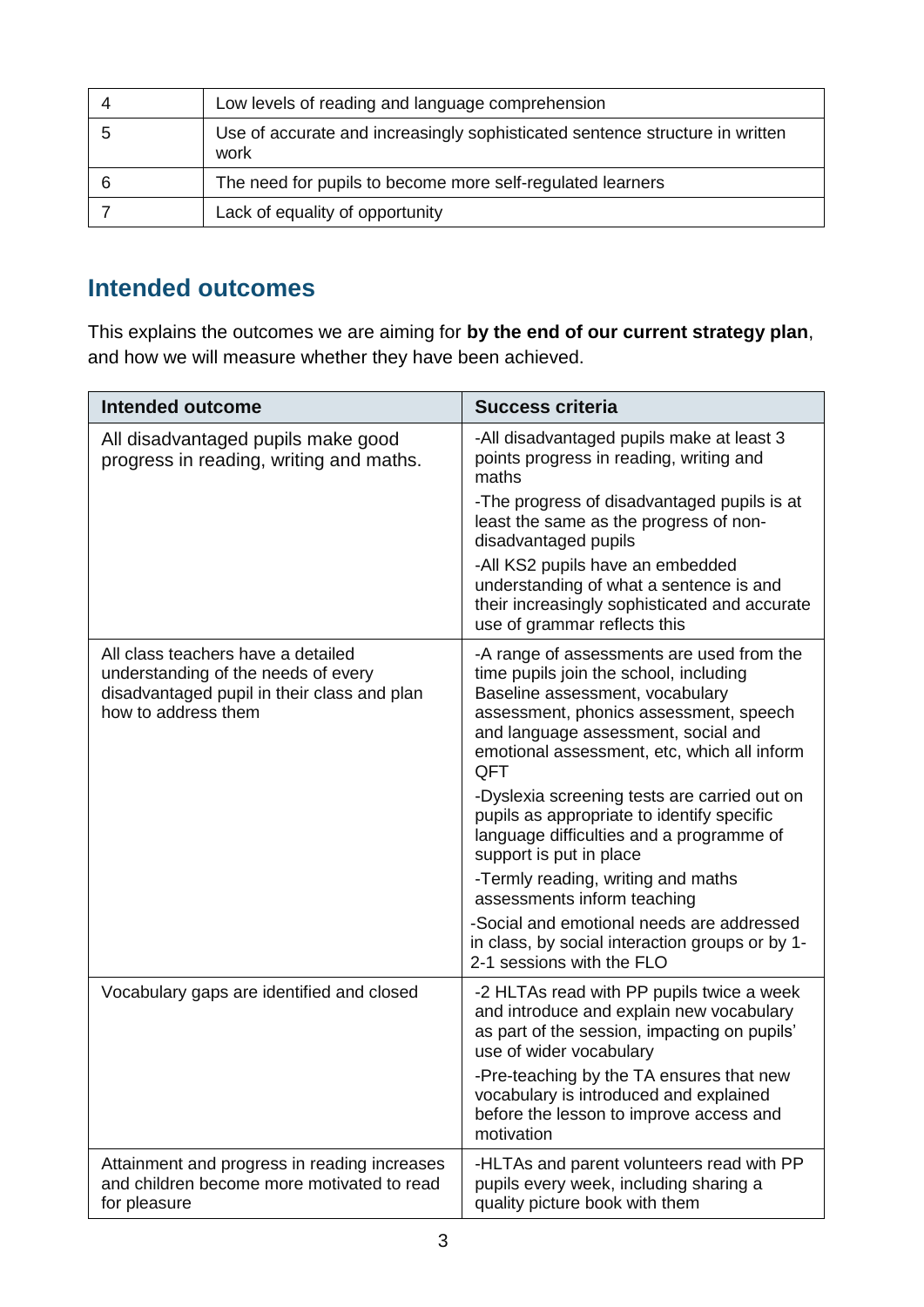|                                                                                                                                             | -CTs and TAs lead small reading groups<br>with disadvantaged pupils to increase<br>fluency, comprehension and enjoyment   |
|---------------------------------------------------------------------------------------------------------------------------------------------|---------------------------------------------------------------------------------------------------------------------------|
|                                                                                                                                             | -Video and written guidance for parents on<br>supporting reading with their children is<br>placed on the school website   |
| Disadvantaged pupils are appropriately<br>represented in school clubs and in the number<br>of pupils learning to play a musical instrument. | -The school pays for music tuition for all<br>disadvantaged pupils, as well as for<br>residential visits and other clubs. |
|                                                                                                                                             | -Disadvantaged pupils are specifically<br>invited to attend school clubs.                                                 |

Activity in this academic year

This details how we intend to spend our pupil premium (and recovery premium funding) **this academic year** to address the challenges listed above.

#### **Teaching (for example, CPD, recruitment and retention)**

| <b>Activity</b>                                                                                                                                                          | <b>Evidence that supports this</b><br>approach                                                                                                                                                                                                               | <b>Challenge</b><br>number(s)<br>addressed |
|--------------------------------------------------------------------------------------------------------------------------------------------------------------------------|--------------------------------------------------------------------------------------------------------------------------------------------------------------------------------------------------------------------------------------------------------------|--------------------------------------------|
| 'Thinking Schools' CPD<br>for all staff - Trainers<br>attend days $1 - 4$<br>Thinking School training<br>and train rest of staff                                         | 'EEF Guide to PP' – 3 Tiered<br>approach to PP spending – whole<br>school CPD + 'Thinking Matters'<br>research on impact of Metacognition<br>on pupil progress + 'Addressing<br>Educational Disadvantage in<br><b>Schools and Colleges The Essex</b><br>Way' | $2$ and 6                                  |
| Buy in support from<br>'The Reading Doctor'<br>to work with reluctant<br>KS2 readers who are<br>reading at below ARE.<br>Timetable and monitor<br>support.               | EEF Guide to $PP - 3$ tiered<br>approach to PP spending – whole<br>school CPD + targeted academic<br>support' + 'Addressing Educational<br>Disadvantage in Schools and<br>Colleges The Essex Way'                                                            | 1,2,3,4 and 7                              |
| Whole school training<br>for writing $-$<br>especially around<br>sentence structure,<br>proof-reading and<br>editing, to ensure ALL<br>KS2 pupils write in a<br>range of | 'EEF Guide to PP – 3 tiered<br>approach to PP spending - whole<br>school CPD + targeted academic<br>support' + 'Addressing Educational<br>Disadvantage in Schools and<br>Colleges The Essex Way'                                                             | 3, 5 and 6                                 |

Budgeted cost: £2,800 + £2,400 x 3 + £1,000 + £6,732 = £17,732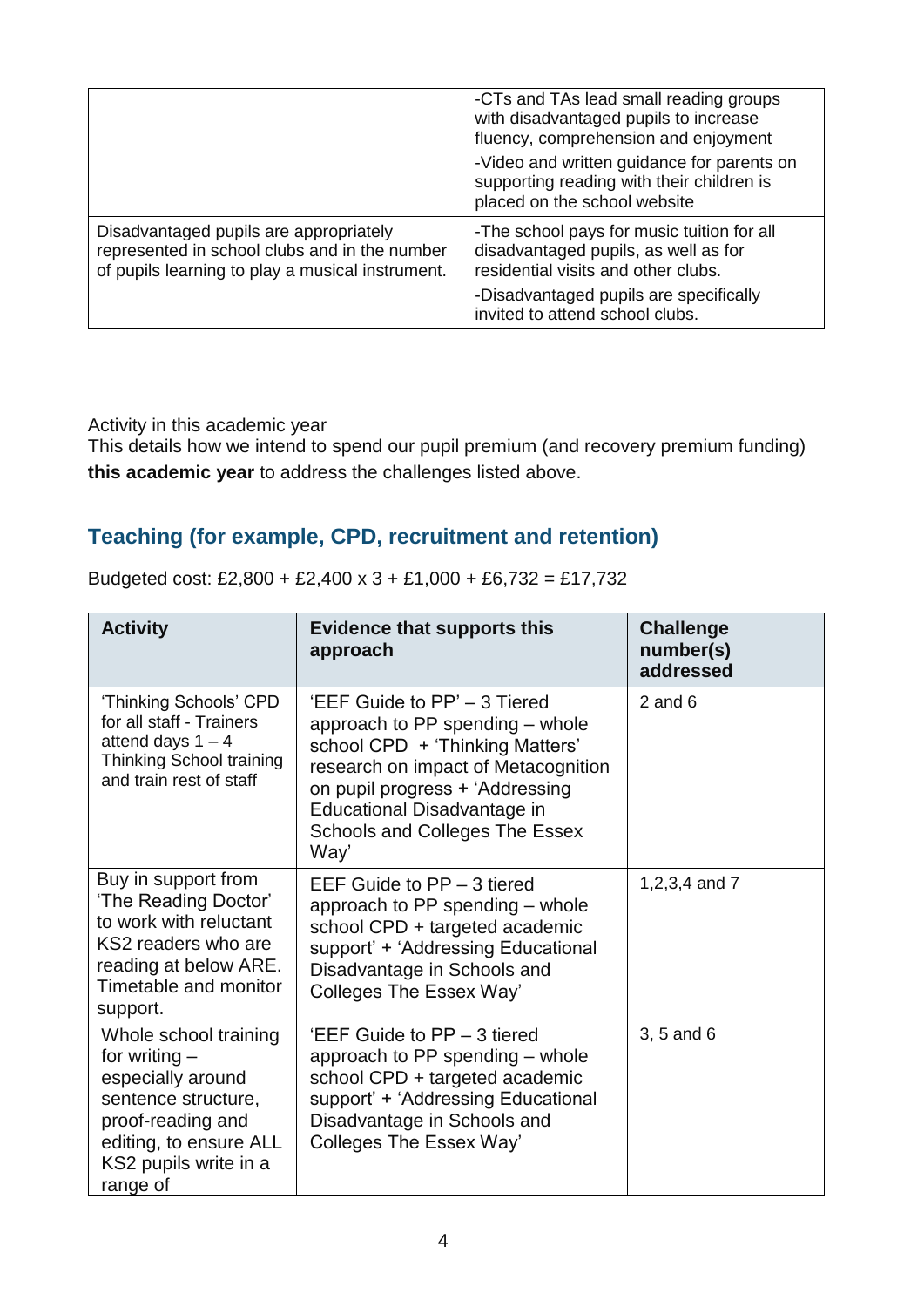| grammatically correct<br>sentences.                                                                                      |                                                                                                                                                                                                    |           |
|--------------------------------------------------------------------------------------------------------------------------|----------------------------------------------------------------------------------------------------------------------------------------------------------------------------------------------------|-----------|
| Employ a teacher to<br>work 1-2-1 and with<br>small groups of pupils<br>with specific literacy<br>and maths difficulties | 'EEF Guide to $PP - 3$ tiered<br>approach to PP spending – whole<br>school CPD + targeted academic<br>support' + 'Addressing Educational<br>Disadvantage in Schools and<br>Colleges The Essex Way' | 1,2,3,4,5 |

### **Targeted academic support (for example, tutoring, one-to-one support structured interventions)**

Budgeted cost: £2,000 (books) + £1,000 (release) + £3664.19 (overtime for before school clubs) + £2,364 (Bug Club) + £975 (1-2-1 tuition for 3 pupils) = £10,003.19

| <b>Activity</b>                                                                                                                                      | <b>Evidence that supports this</b><br>approach                                                                                                                                                                                                           | <b>Challenge</b><br>number(s)<br>addressed |
|------------------------------------------------------------------------------------------------------------------------------------------------------|----------------------------------------------------------------------------------------------------------------------------------------------------------------------------------------------------------------------------------------------------------|--------------------------------------------|
| <b>HLTAs and reading</b><br>volunteers read to and<br>with all disadvantaged<br>pupils twice a week.<br>Buy new books for PP<br>pupils to take home. | 'EEF Guide to PP - 3 tiered<br>approach to PP spending – targeted<br>academic support' + The Reading<br>Framework 2021 + 'Addressing<br>Educational Disadvantage in<br><b>Schools and Colleges The Essex</b><br>Way'                                     | 1,2,3,4 and 7                              |
| Introduction of the<br><b>Nuffield Early Language</b><br>Intervention<br>Programme in<br>Reception                                                   | 'EEF Guide to PP - 3 tiered<br>approach to PP spending – targeted<br>academic support' + The Reading<br>Framework 2021 + 'Addressing<br>Educational Disadvantage in<br><b>Schools and Colleges The Essex</b><br>Way'                                     | 1, 3, 4 and 7                              |
| KS1 additional phonics<br>and reading groups<br>before school                                                                                        | 'EEF Guide to PP - 3 tiered<br>approach to PP spending – whole<br>school CPD + targeted academic<br>support' + 'Addressing Educational<br>Disadvantage in Schools and<br>Colleges The Essex Way'+ DfE<br>guidance on systematic and<br>synthetic phonics | 1,2,3 and 4                                |
| 1-2-1 tuition after<br>school for 3 targeted<br>pupils in reading,<br>arithmetic and grammar                                                         | 'EEF Guide to PP - 3 tiered<br>approach to PP spending – targeted<br>academic support' + The Reading<br>Framework 2021 + 'Addressing<br>Educational Disadvantage in                                                                                      | 1,2,4 and 5                                |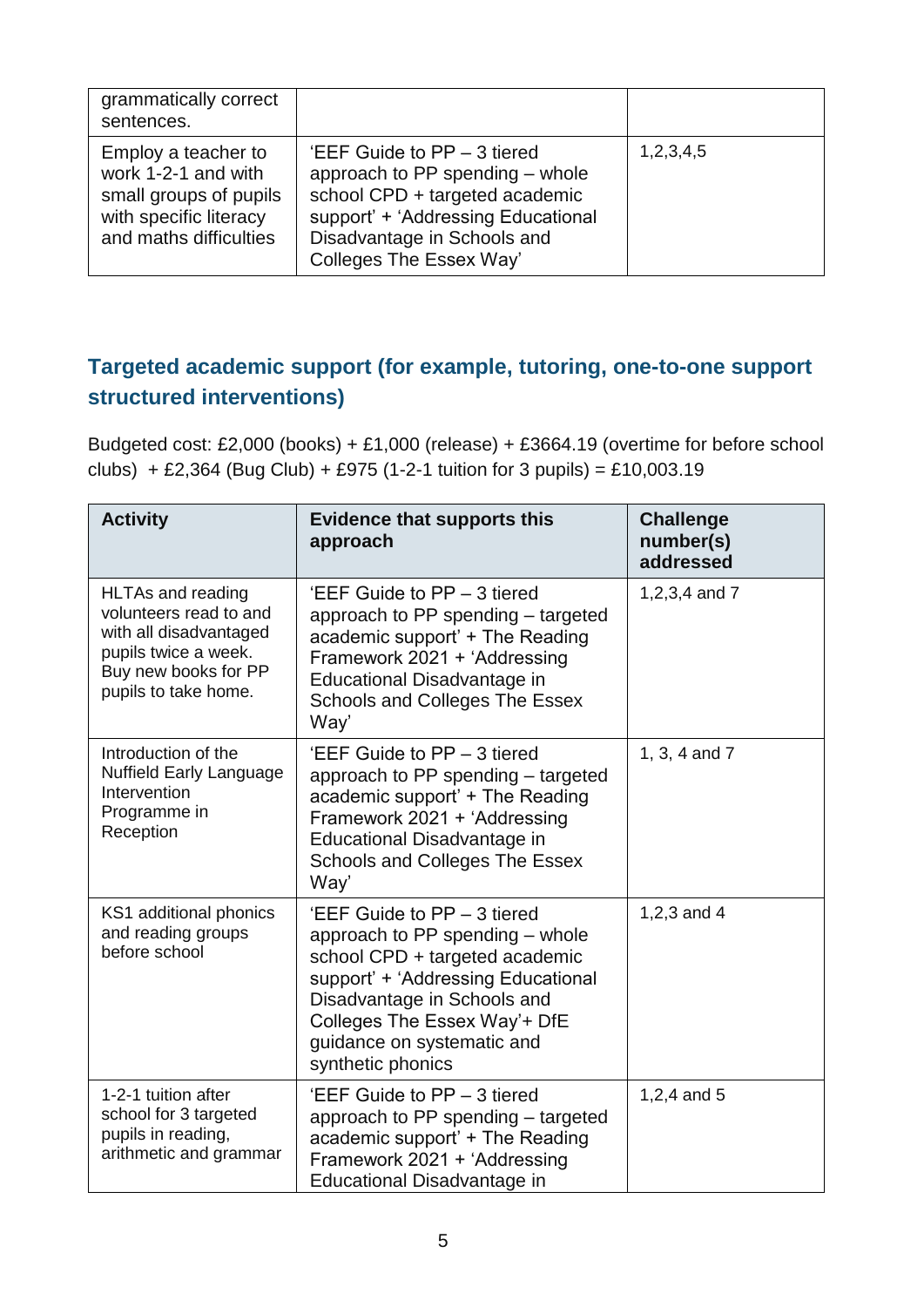|                                                                                                                                                                                                                                                                                               | Schools and Colleges The Essex<br>Way'                                                                                                                                                           |            |
|-----------------------------------------------------------------------------------------------------------------------------------------------------------------------------------------------------------------------------------------------------------------------------------------------|--------------------------------------------------------------------------------------------------------------------------------------------------------------------------------------------------|------------|
| KS2 additional support<br>for writing – especially<br>around sentence<br>structure, proof-<br>reading and editing, to<br>ensure ALL KS2<br>pupils write in a range<br>of grammatically<br>correct sentences.<br>Review this for all<br>disadvantaged pupils<br>in Pupil Progress<br>Meetings. | 'EEF Guide to PP – 3 tiered<br>approach to PP spending – whole<br>school CPD + targeted academic<br>support' + 'Addressing Educational<br>Disadvantage in Schools and<br>Colleges The Essex Way' | 3, 5 and 6 |

### **Wider strategies (for example, related to attendance, behaviour, wellbeing)**

Budgeted cost: £13,260 + £3000 (FLO resources) + £1000 (EDI release) + £1,734 +  $£3,458 = £22,452$ 

| <b>Activity</b>                                                                                                                                                                                               | <b>Evidence that supports this</b><br>approach                                                                                                                                                                                            | <b>Challenge</b><br>number(s)<br>addressed |
|---------------------------------------------------------------------------------------------------------------------------------------------------------------------------------------------------------------|-------------------------------------------------------------------------------------------------------------------------------------------------------------------------------------------------------------------------------------------|--------------------------------------------|
| FLO employed 3 days<br>a week to support the<br>social and emotional<br>well-being and mental<br>health of identified<br>vulnerable pupils and<br>their parents                                               | 'EEF Guide to PP – 3 tiered<br>approach to PP spending – Wider<br>strategies to include attendance,<br>behaviour and social and emotional<br>support' + 'Addressing Educational<br>Disadvantage in Schools and<br>Colleges The Essex Way' | 1, 2 and 7                                 |
| <b>EDI Champion trained</b><br>and supports staff and<br>pupils to ensure<br>equality for all                                                                                                                 | 'EEF Guide to PP - 3 tiered<br>approach to PP spending - Wider<br>strategies to include attendance,<br>behaviour and social and emotional<br>support' + 'Addressing Educational<br>Disadvantage in Schools and<br>Colleges The Essex Way' | 1, 2 and 7                                 |
| The school pays for<br>music tuition for all<br>disadvantaged pupils,<br>as well as for residential<br>visits and other clubs.<br>Disadvantaged pupils<br>are specifically invited to<br>attend school clubs. | 'EEF Guide to PP – 3 tiered<br>approach to PP spending - Wider<br>strategies to include attendance,<br>behaviour and social and emotional<br>support'                                                                                     | 1, 2 and 7                                 |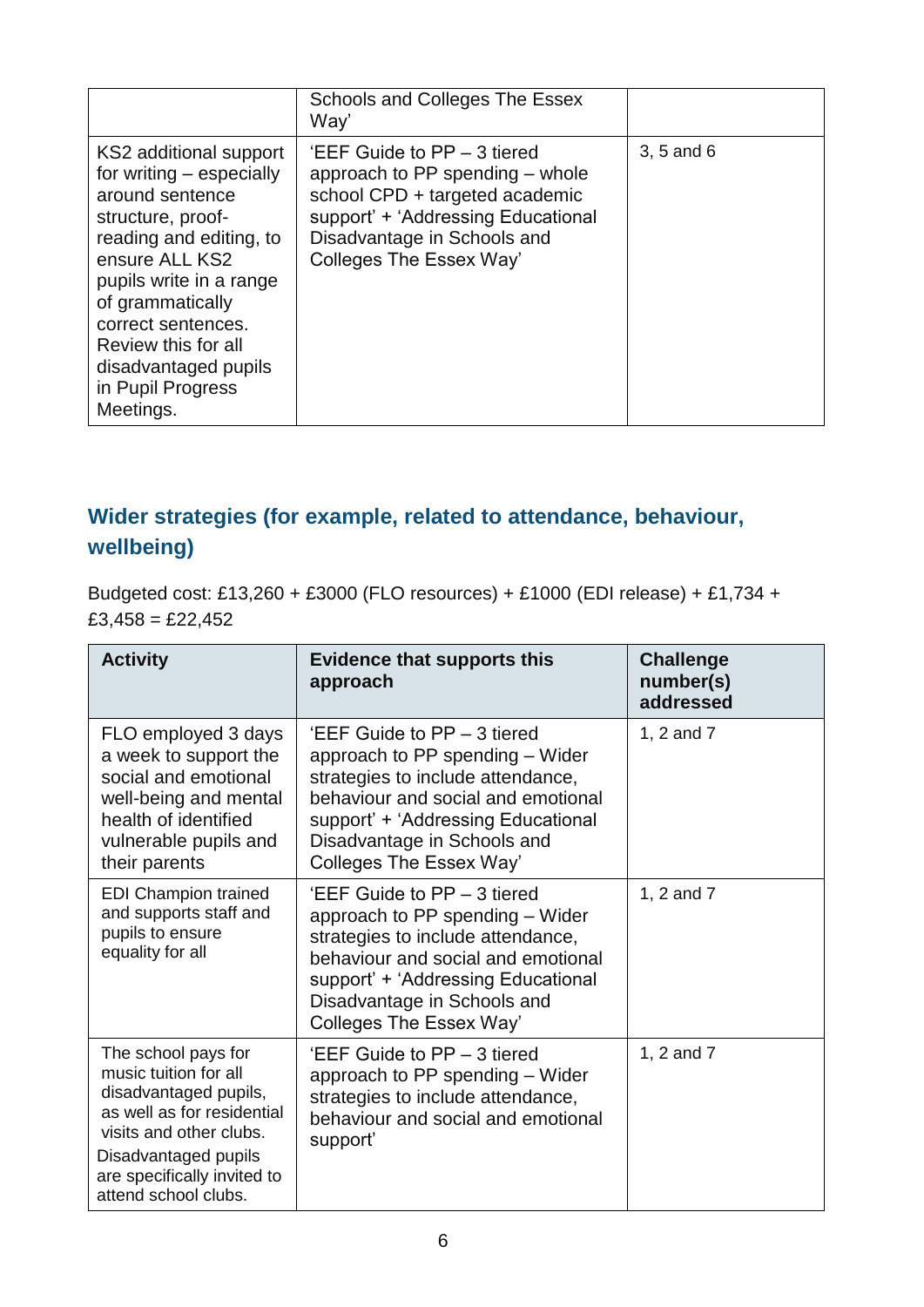**Total budgeted cost: £50,187.19**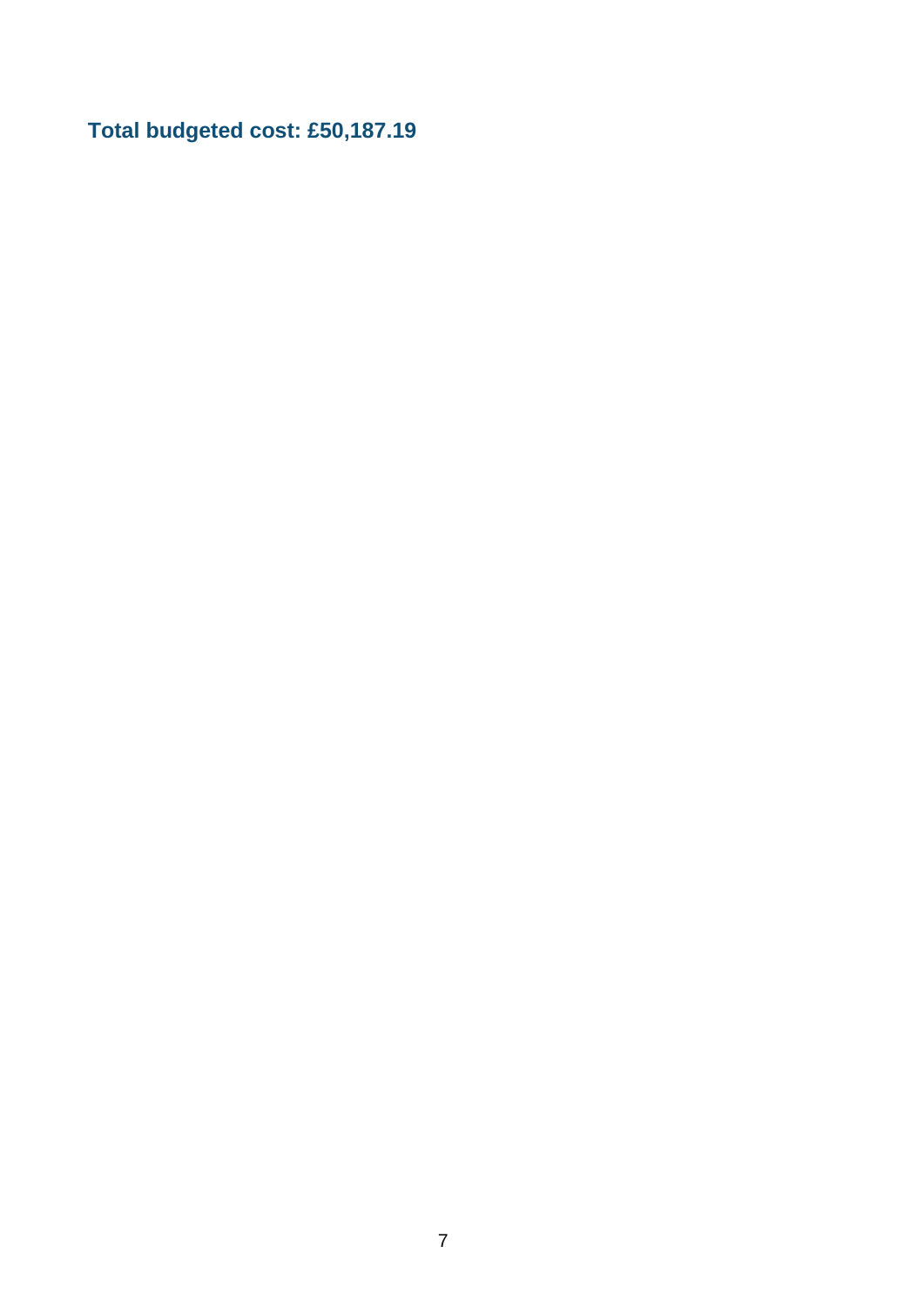# **Part B: Review of outcomes in the previous academic year**

## **Pupil premium strategy outcomes**

This details the impact that our pupil premium activity had on pupils in the 2020 to 2021 academic year.

PP pupils made good progress in reading and the same or better progress than non-PP pupils.

Covid restrictions meant that parent volunteers were not able to come in to school to hear readers, so not all PP pupils were read with as much as we had planned for. Pupil questionnaires concluded that PP pupils enjoy reading but were not reading much for pleasure. Catch-up support during the autumn term 2020 and summer term 2021 focused on blending for Reception, blending and segmenting for KS1 pupils and reading comprehension skills and sentence construction for KS2 pupils. 93% pupils passed the Year 1 phonics test taken by Yr 2 pupils in December 2020. July 2021 data showed there is still a wide gap between the attainment of PP pupils and non-PP pupils in reading and writing.

Vulnerable pupils enjoy the sessions from the Family Liaison Officer, gaining confidence and strategies to support difficulties, and the FLO has developed excellent relationships with pupils and families. FLO sends out regular guidance to support families and parents contact her regularly to seek support.

The introduction of the Bickley Learning Skills went well, with improvements seen in the areas of resilience and taking safe risks. Teachers are beginning to build the teaching and demonstrating of skills more into their teaching but children still need a lot more input and support to become more confident and independent learners. More consideration needs to be given during planning sessions to build in the development of learning skills into lessons, as well as time for pupils to reflect on how they are using them.

# **Externally provided programmes**

*Please include the names of any non-DfE programmes that you purchased in the previous academic year. This will help the Department for Education identify which ones are popular in England*

| <b>Provider</b><br><b>Programme</b> |
|-------------------------------------|
|-------------------------------------|